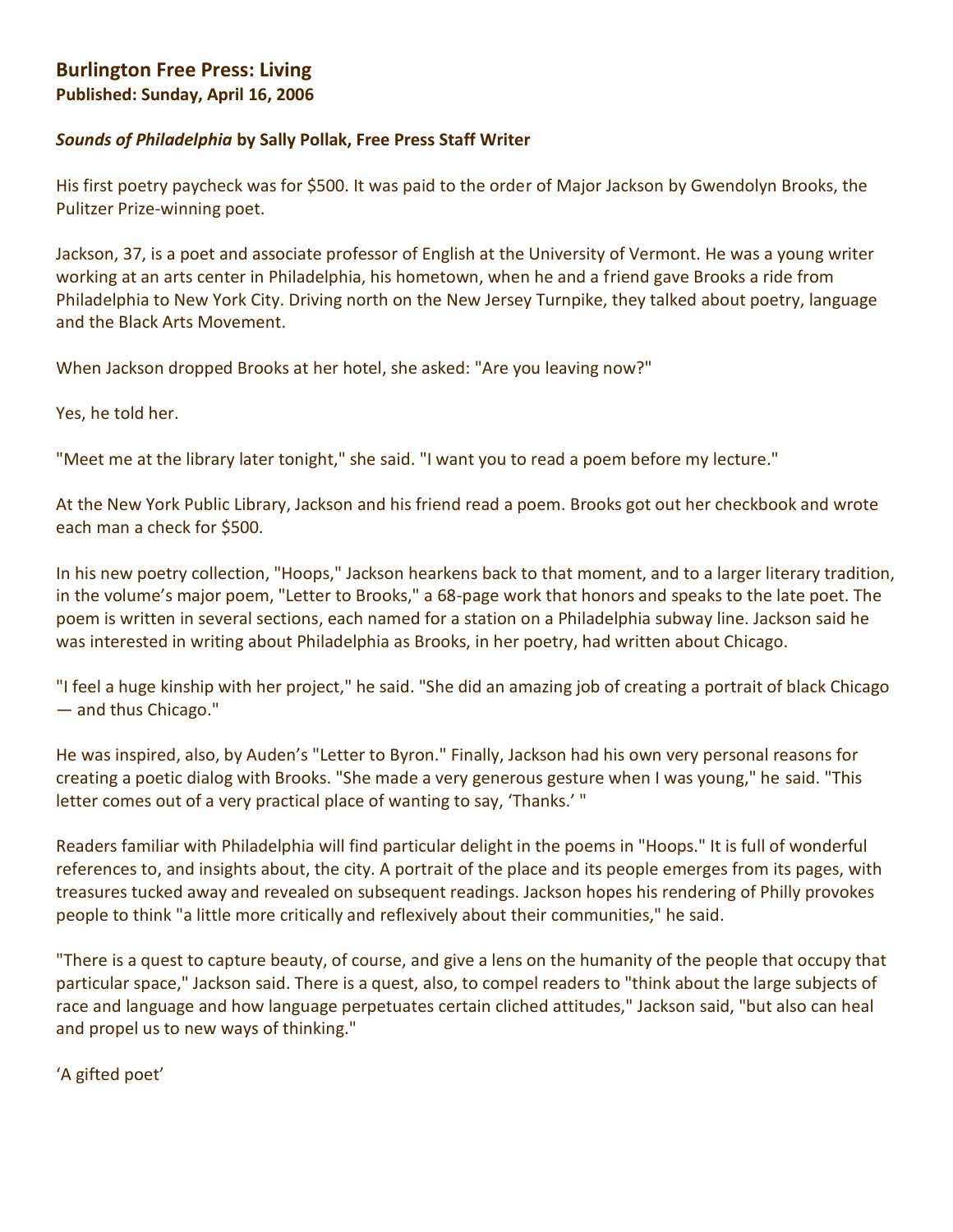Jackson moved to Vermont four years ago to teach at UVM. He lives in South Burlington with his wife and two sons. "Hoops," whose title is meant to "hook 'em in," is Jackson's second poetry collection. " The first, "Leaving Saturn" (2002), is a critically acclaimed book that was a finalist for the National Book Critics Circle Award.

"I'm attracted to the possibilities of the relationships between words," Jackson said recently in his office at UVM. "How they pun; how they illuminate each other; their etymological roots.

"I understand how certain (poetic) conventions are cast as nostalgic and hearken back to a time that was simpler. My approach is: I know where my politics stand. I value symmetry. I value sound. I value a certain kind of organic order. ... It's a magical thing that happens when you hear two words that sound alike and you detect a relationship: whether it's political or purely aesthetic."

In lively, interesting language and strong rhythms, his poems describe the landscapes and people of North Philadelphia and Germantown, Philadelphia neighborhoods where Jackson grew up. He is one of two brothers, the son of a counselor and telephone company employee.

He writes about his grandfather making a garden in the city; about watching a basketball player with "Elbows posed like handlebars." Later, in the poem, the book's title piece, Jackson writes: "Four years later, he's off/on scholarship to UNC/I'm to study Nabokov/at state's university." In another poem, part of "Letter to Brooks," Jackson describes in rhyming (Frost-like) verse, trying to write poetry at "The Frost Place."

"Major Jackson is a fascinating and gifted poet," wrote the critic and writer Jay Parini by e-mail. He is in London, on sabbatical from his teaching position at Middlebury College.

"He has a remarkable sense of rhythm, and his poems are systems of cleverly linked sounds: words colliding, bouncing off each other, in rhyme and slant rhyme, with lots of internal echoes," Parini wrote. "He has an ear for the speech of the streets, and this ear plays well in the lines, which have a wonderful bounce. He's a very smart guy, well-read in the traditions of English and American poetry. But he knows the tradition of African-American poetry very well, too, and all of that plays together in the work."

## A side of Nabokov

If the player called "Radar" in Jackson's "Hoops" poem receivedgot a basketball scholarship at UNC, Jackson didn't completely study Nabokov at state's university.

He did attend Temple University, a state university in North Philadelphia, after graduating from Central High School, the nation's second oldest public high school. Jackson was a sophomore at Central, an academic magnet school, when it admitted girls after almost 150 years as a boys school. His enduring image of the change: roses in the urinals.

At Temple, Nabokov came on the side: Jackson majored in accounting. He also studied English, and remembers with fondness his literature courses with the poet Sonia Sanchez. "That's where I became superinterested," he said.

Jackson so enjoyed these classes, he lost track of the fact that he had enough credits to graduate. Writing poetry was, in those days, a "closeted activity." He was writing rhymes with the thought of being a rapper. (These influences and interests are apparent in his poetry.)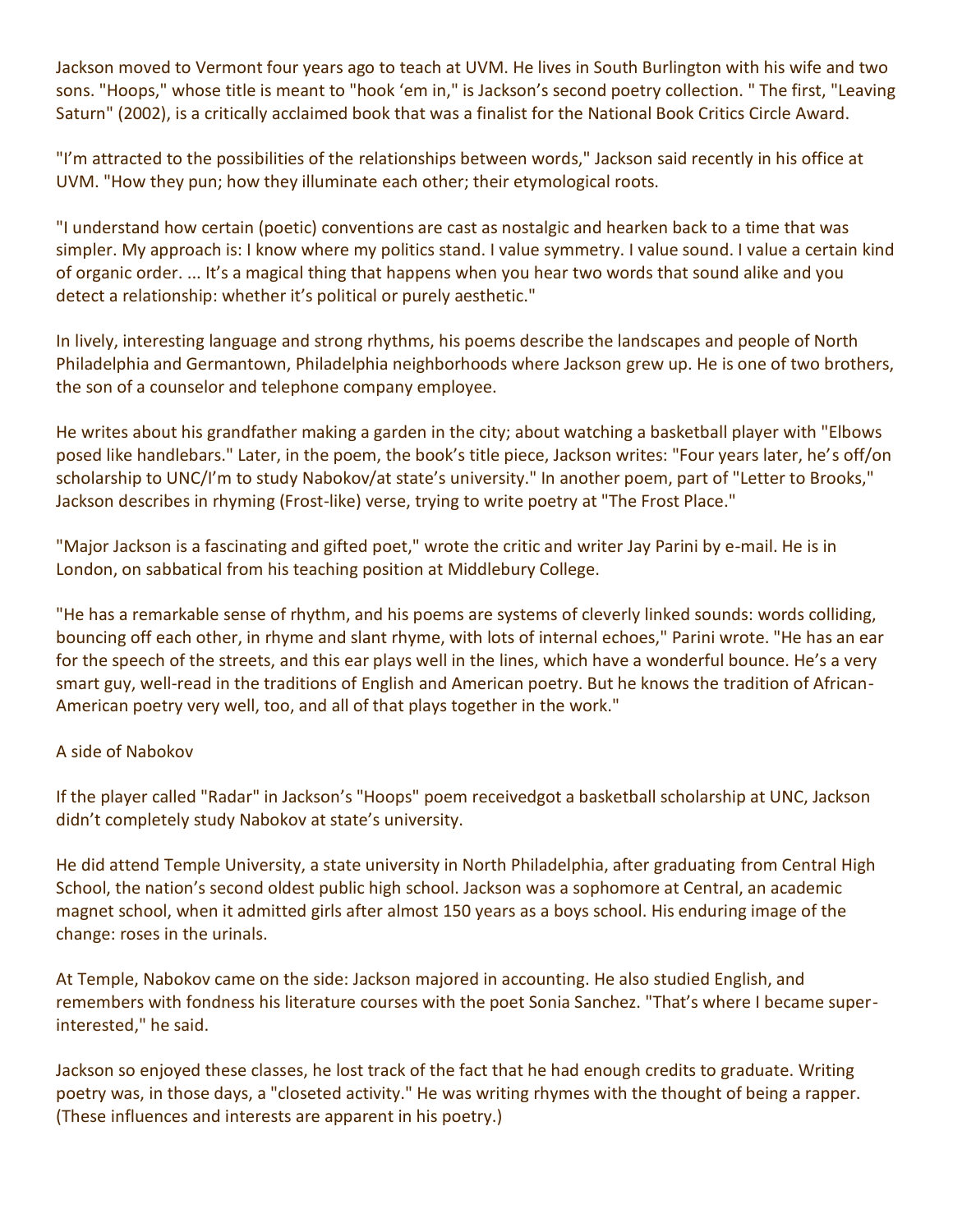After graduation, Jackson made use of his major: He was hired by the Painted Bride Art Center to be its finance director. At 24, he was in charge of the \$1.8 million budget of a Philadelphia cultural institute, a center that presents dance, jazz, theater, poetry and more.

Jackson was fired after a year, but he maintained a relationship with the center as its poetry curator even as other work brought him to New England, where he was a member of the Dark Room Collective, a group of African-American poets.

It was at the [mkw: mo added: ]Bride, in late 1994, that he completed on deadline his application for a Pew Fellowship in the Arts. Jackson applied for the grant in about a day: writing three essays and selecting samples of his work surreptitiously at an accounting job in Boston. He drove the application down to Philly at the last minute, wrapping it up at the Bride.

He brought it to Pew's downtown offices at "five of five" the day it was due. "I got in the elevator, dropped it off and forgot about it," he said.

About six months later, Jackson learned he was the recipient of a \$50,000, two-year fellowship. He quit his accounting job. He moved to a tree-lined street in his old neighborhood. He slept late.

"When I won that fellowship, I found myself laying in bed in the mornings," he said. "I was overwhelmed and flabbergasted that someone would pay me to write poetry."It had always been something he practiced at either end of a 9-to-5 job, "almost leisurely," he said. "And never with the idea that it would be of great value to anyone but me and my friends."

For three months, he didn't write. He used the money to buy books, many of which fill his shelves at UVM. He read a lot. He wrote a hip-hop column for a weekly paper in Philadelphia, keeping him in a writer's frame of mind. After a while, taking stock of the passing months, his accounting side kicked in: "I felt a little behind," he said. "And I never wanted them to think I was a fraud."

## Power of tradition

Jackson would win further awards and fellowships, including one to the prestigious Bread Loaf Writers Conference at Middlebury College. There, he swam in swimming holes and walked Green Mountain paths. He relished working in a community of writers, including the poet Garrett Hongo, with whom he would pursue graduate studies at the University of Oregon.

His Vermont experience, and sense that local schools would be good ones for his kids, contributed to Jackson's accepting a faculty position at UVM four years ago. Living in Vermont, with its "mono-chromatic identity," is possible because Jackson thinks many people here are guided by principles of decency and social justice. This allows him to be optimistic about staying, he said. Jackson does have tentative plans to spend the coming academic year on a fellowship at Harvard/Radcliffe.

In his poetry seminar Tuesday,[spo: 4/11: ] Jackson — after beginning with an impromptu couplet — talked about the gains and risks of writing formal versus free verse poetry.

"The best-case scenario," Jackson told his students, "is a poet who doesn't define himself, but looks at poetry as a big room in which you can occupy yourself at various times."